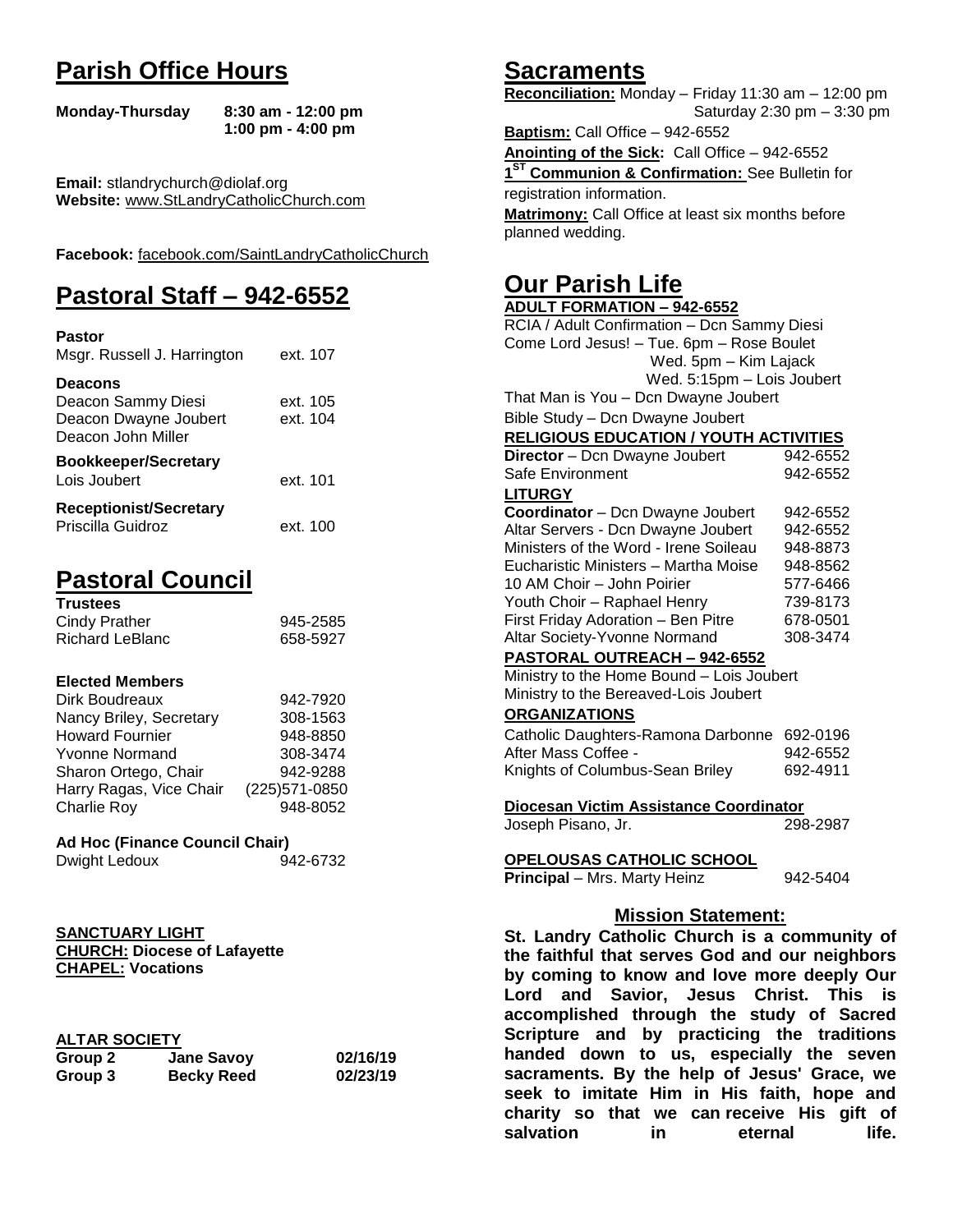# *From the desk of Msgr. Harrington:*  **Pastoral Reflection #26**

Risking our mother's wrath, we would sneak out of the house with her favorite large stirring spoons. Why just let them be used for canning figs, making jambalaya or mixing rice dressing? They were ideal for constructing the moats for our castles, the trenches for our hundreds of toy soldiers, the Rio Grande for our cowboys and ranchers, and our own version of the Panama Canal. More often than not the spoons would be abandoned beneath ancient oaks when we decided to play war with the hand-grenade-cones from the magnolias or the 'chinaberries' from the chinaberry and tallow trees. The spoons would remain into the dark, even after the last nighttime version of hide and seek and the final firefly winked goodnight.

The spoons were generous and sturdy, perfect for the digging-dreams of country children. So little compares to a child's imagination and the endless possibilities for changing the rules, redefining the purpose of things, taking a practical utensil and transforming it into an instrument of magic.

In His public ministry, Jesus had that same imagination. He would take the every-day, the mundane and redefine it so His followers could look at it in a new way. He would take water and change it into wine. He would take wine and bread and change them into His body and blood. He would take a mustard seed and weave a parable around it to serve as a challenge of faith or a grain of wheat to call forth the journey of life to death to new life. He would make all things new.

In Jesus' world a sparrow is not just a bird, but a teachable moment. The bird becomes a cause to celebrate the providential tenderness of the Father. The bird does not worry or fret, because even the lowly sparrow is loved beyond reason. The lilies of the field don't panic in their meekness, because even Solomon was not arrayed with the same beauty that radiates from their simplicity. A fig tree challenges the disciple to be productive. Vines and branches reveal the intimate connection of the Creator with the created. The fish of the sea push the fisher to gather them to himself to present them to the Master of the wind and sea. The sheep follow the voice of the one who loves them and protects them from the voices that lurk in the shadows.

Part of becoming like a child in our prayer, is to open our hearts and minds to the power of the gift of imagination. To see things not just as they are, but their connectedness to the Creator. We are called to embrace grace to enable us to follow the thread of the divine that is hidden in the tapestry of creation, in the fabric of our own personhood. The pilgrimage of prayer leads us to the imagination of God. We begin to see the life He created as He sees it. We see ourselves and others as He sees His beloved children. Prayer brings us there.

We sit in silence before the Blessed Sacrament, we pray the rosary, we read the Sacred Scriptures, we dialogue with God, we even celebrate the Sacraments to enter into the mystery of the imagination of God. Prayer is our lifeline to the Father and to ourselves. It is much more than asking for things. It is a surrender of self to the divine who continues to create us in His image and likeness. It is seeing the wonder and magic of life within us and around us, revealed to us by the One who sits with us under the oaks, uses His Mother's spoons and digs in the dirt. He makes all things new.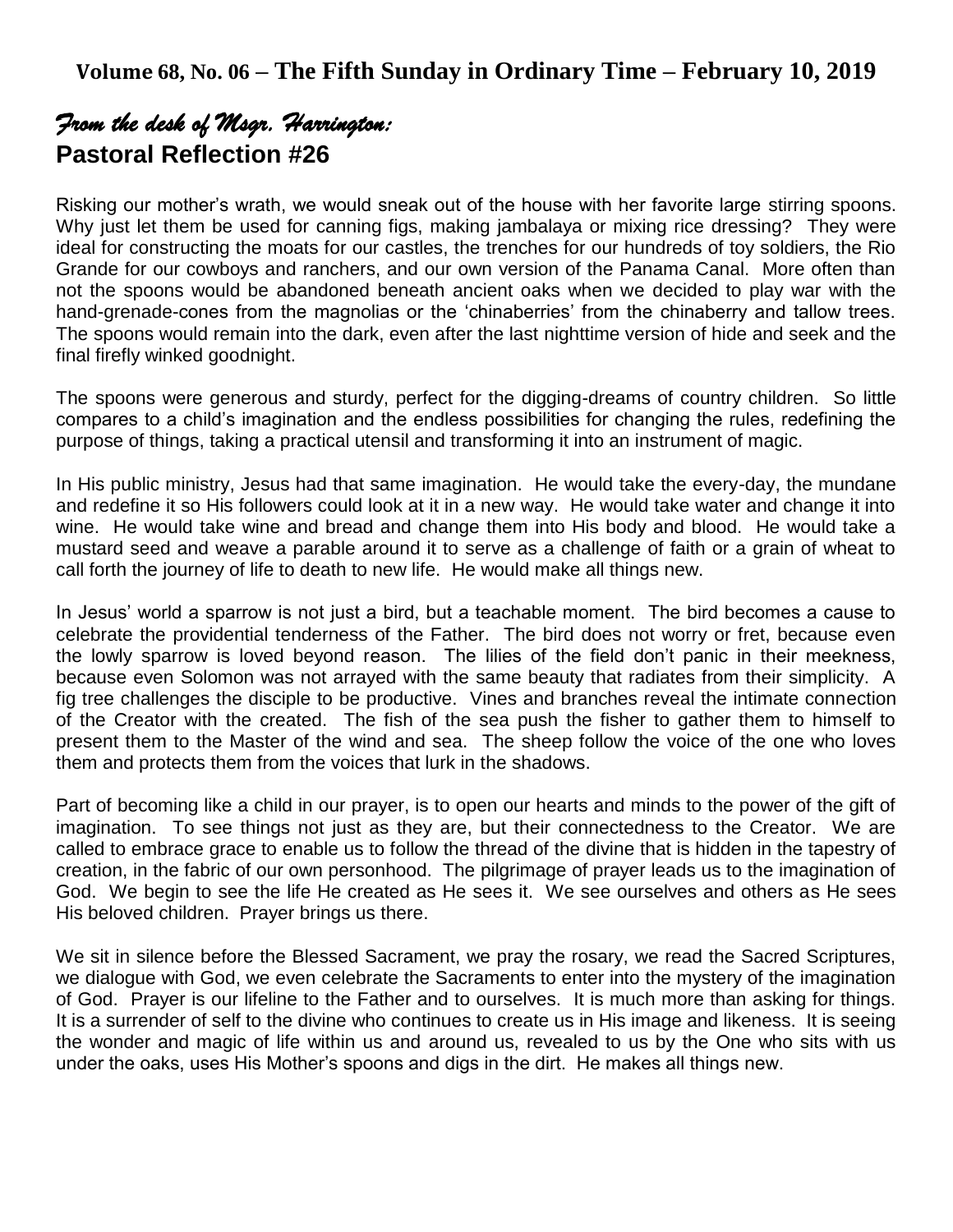### **POPE FRANCIS' INTENTIONS –**

**February - Universal:** For a generous welcome of the victims of human trafficking, of enforced prostitution, and of violence.

#### **OFFERTORY COLLECTIONS – February 03, 2019**

| T AMI MAI Y AN'I FATA     |           |
|---------------------------|-----------|
| <b>REGULAR</b>            | \$8417.10 |
| <b>GOAL</b>               | \$9000.00 |
| Maintenance & Repair Fund | \$2098.50 |
| Poor / Needy              | \$418.00  |
| Missions in Latin America | \$10.00   |
| <b>OCS Foundation</b>     | \$5.00    |
| Maintenance Endowment     | \$420.00  |
|                           |           |

Thank You for Your Generosity!

#### **Second Collection**

**02/10/19** – No 2nd Collection **02/17/19** – OCS Foundation

#### **REMINDERS FOR THE WEEK**

- **Sun. – 02/10 3:30pm** Confirmation Class
- **Mon. - 02/11 5:45pm** Rosary @ Lafleur Monument
- **Tue. - 02/12**
	- **6:00pm** Come, Lord Jesus!

#### **Wed. - 02/13**

| 6:00am | <b>TMIY</b>       |
|--------|-------------------|
| 9:10am | <b>OCS Mass</b>   |
| 5:00pm | Come, Lord Jesus! |
| 5:15pm | Come, Lord Jesus! |

#### **Thu. - 02/14 – Happy Valentine's Day! 5:30pm** 1 1<sup>st</sup> Communion Class

- **Fri. - 02/08 – Office Closed**
- **Sat. - 02/09**

**8:00am** Mass in **Valentin Hall**

#### **ARE YOU A REGISTERED PARISHIONER?**

**Please don't take for granted that you are registered in the parish just because you attend Mass here. Census Forms are available at the back of church or by calling or coming by the office during business hours.**

## **READINGS FOR FAITH SHARING The Fifth Sunday in Ordinary Time**

**Isaiah 6:1-2a, 3-8** Here I am, send me! **Psalm 138** " In the sight of the angels I will sing your praises, Lord." **1 Cor 15:3-8, 11** I handed on to you what I received. **Luke 5:1-11** They left everything, even their nets, and followed Jesus.

An unlikely thread links the three people who are called to be disciples in today's readings: all pronounce themselves unworthy. Isaiah, Paul, and Peter are saints and prophets, but each sees himself first as a sinner. As we listen to the readings today, let us realize that even though we too are unworthy, God still calls us to be disciples.

#### **PRAY FOR OUR SEMINARIANS**

| -Cade LeBlanc    | St. Thomas More, Eunice   |  |
|------------------|---------------------------|--|
| -Matthew Pitre   | St. Thomas More, Eunice   |  |
| -Michael Vidrine | St. John, Melville        |  |
| -Trey Fontenot   | Sacred Heart of Jesus, VP |  |

Father, in your plan for our salvation you provide shepherds for your people. Fill your Church with the spirit of courage and love. AMEN.

#### **PRAY FOR A PRIEST EACH DAY**

| <b>Fr. Neil Petit</b>    |
|--------------------------|
| <b>Fr. Daniel Picard</b> |
| Fr. Benjamin Pitre       |
| Fr. Mikel Polson         |
| <b>Fr. Rubin Primor</b>  |
| Fr. Herve Racivitch, SJ  |
| Fr. Hernando Ramirez, SJ |
|                          |

Eternal Father, we lift up to You, these and all the priests of the world. Sanctify them. Heal and guide them. Mold them into the likeness of Your Son Jesus, the Eternal High Priest. May their lives be pleasing to You. In Jesus' name we pray. AMEN

#### **AFTER MASS SOCIALS**

**Each Sunday, following the 8am and 10am Masses we gather in the South Sacristy of the church for coffee & donuts and FELLOWSHIP! Everyone is welcome! Please use the outside entrance near the southeast corner of the church.**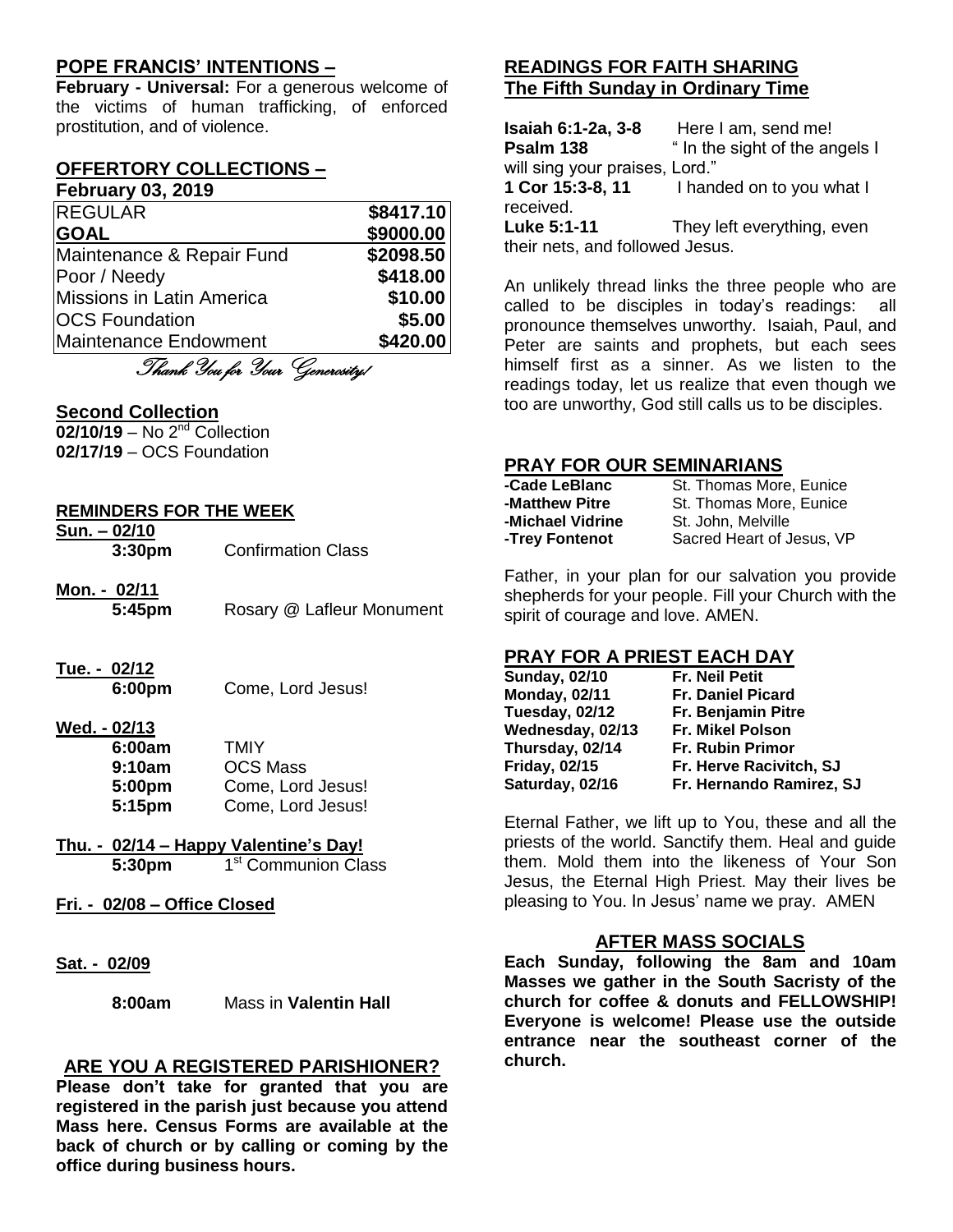## **MASS INTENTIONS**

### **Saturday, February 09**

**4:00pm** Wayne, Jeanette & Jonathan Lalonde; Norris Leger, Toby & Winnie Lalonde & Family; Rev. Joseph C. DeLuca; Carolyn M. Bertrand; The family of Charles & Mercedes H. Going; The family of Wm. & Dorothy Hatch; Barbara Burleigh Thibodeaux; Velta Dupre Bajat; Madelyn McKinney; Richard Bordelon (BD); Patrick Murray Labbe; Aldon Joseph "Danny" Richard; Roy & Justine L. Elder Family; Julius & Rita M. Lambert; Nita & J. Y. Bordelon Sr.;The Sick & The Dying; Rustin Fruge; J.C., Bernice, Cyril James Diesi II & Peyton Cornette; Come Lord Jesus Groups; Leonard Stevens, Sr.; Leonce Lalonde Jr.; Nola Guidroz; Ann Hollier Sanders (DA)

### **Sunday, February 10**

**08:00am** Souls in Purgatory; Bernel, Arthur & Eva Fontenot; Amar, Maryina & A. B. Sr. Courvelle; A. B. Courvelle Jr. (BD); Youle, Therese & John Ray Fontenot and Martin J. St. Amand **10:00am** M/M Emillian Bodin & Joyce Lagrange; Patricia S. Woodson; Nita & J. Y. Bordelon Sr.; William & Thelma C. Lavergne;The Sick & The Dying; Malcolm "Slick" & Margaret Martin; M/M Lee Martin, Jon Martin & Loray Martin Bertrand & Rita Darby; Louis Fay; Richard Bordelon; Anna Lee Dupre; William J. Montgomery; Lee & Beverly Faul & Mark Capone; Lawrence Kelly & Darius & Zetta Deville; Thelma Frischhertz; Guise Tran Ho; Pres. Donald J. & Mrs. Melania Trump; James O. & Daisy T. Dupre; Claudia Doucet Hernandez **5:00pm** St. Landry Church Parishioners **Monday, February 11**

**12:05pm** Roy & Justine L. Elder Family; Nita & J. Y. Bordelon, Sr.; The Sick &The Dying

## **Tuesday, February 12**

**12:05pm** The Sick & The Dying; Nita & J. Y. Bordelon Sr.; Merilynn M. (DA); Atwood; T.C.; & Eleanor (BD) Quirk

#### **Wednesday, February 13**

**12:05pm** Nita & J. Y. Bordelon Sr.; The Sick & The Dying; Lee, Kristie & Vivian (DA) Artigue; Koby Joubert (BD)

#### **Thursday, February 14**

**12:05pm** The Sick & The Dying; Nita & J. Y. Bordelon Sr.; Steven McKinney (DA)

# **Friday, February 15**

**12:05pm** Nita & J. Y. Bordelon Sr.; Bobbie Mouton, Winnie, Steve (BD), Ronnie, Dusty Ardoin; The Sick & The Dying; Lilly (DA) & Ernie McKinney **Saturday, February 16**

```
08:00am Maryina Courvelle (BD)
```
# **PRAYER INTENTIONS**

Dannie Ardoin, Brenda & Dennys Baird, Camden Barnard, Victoria Barron, Addi Baquet, Eric Baquet, Mona Bernard, Rada Bono, Derek Bourque, Connie Benoit, James Buford Bergeron, Paula Bienvenu, Robert Bienvenu, Marty Billeaudeau, Randy Bordelon, Alexandra Boudreaux, Mildred D. Boudreaux, Joan Brady, Judy Smith Briscoe, Eden Broussard, Pat Burleigh, Nico Campbell, Ronnie Collette, Liz Constantino, Betty Cormier, Leroy Darbonne, Glenda G. Darbonne, Francis "Flossie" David, Donald Dean, Angie Dejean, Rose DeKerlegand Barbara Dopson, Lee Dubuc, Wanda Dupre, Glyn Durio, Brandon Fuselier, Glenda Gaudet, Albert Going, Robert Going,Jr., Sarah Groth, Rita Guidroz, Amelia Guillory, Gabrielle Hanson & Family, Norma Hargroder, Jeanette Harville, Carol Hebert, Eva Herbert, Corrace Hollier, Rosalie Jackson, Bryan Fontenot, Merci Janise, Jo Ann Jones, Leon Khan, Murphy Lanclos, Sr., Virgie Lanclos, Lisa Leblanc, Jenny Ledoux, Ronald Leger, Paul Leleux, Cassandra Marceaux, Malcolm Marcus, Kathy Martin, Heather E. Matt, Sidney Matt, Shirley Meche, Barbara Micheal, Marguerite Miller, Ed Moise, Taylor Morales, Glenda Moreau, Julia Ortego, Gene Paillet, Mary Paillet, Elliot Pavlovich, Keith Pavlovich, Glenda Pitre, Michelle Poulet, Butch Richard, Gerald Roy, The Keith Richard Family, Geneva Scallon, Pap Roy, Clara Smith, Elaine Soileau, Ronald Speyrer. Andrew Stelly, Audrey Stelly, Lonnie St. Cyr, Becky Sylvester, Richard Tatman, Ervin Thibodeaux, Margaret Thibodeaux, Claire R. Venable, Wilma Villery, Brett Walker, Augustine Wilson, Brad Woodel, Evelyn Wyble

**(It is diocesan policy that we must have permission from any individual that is to be placed on the list of intentions prior to their name being listed.)**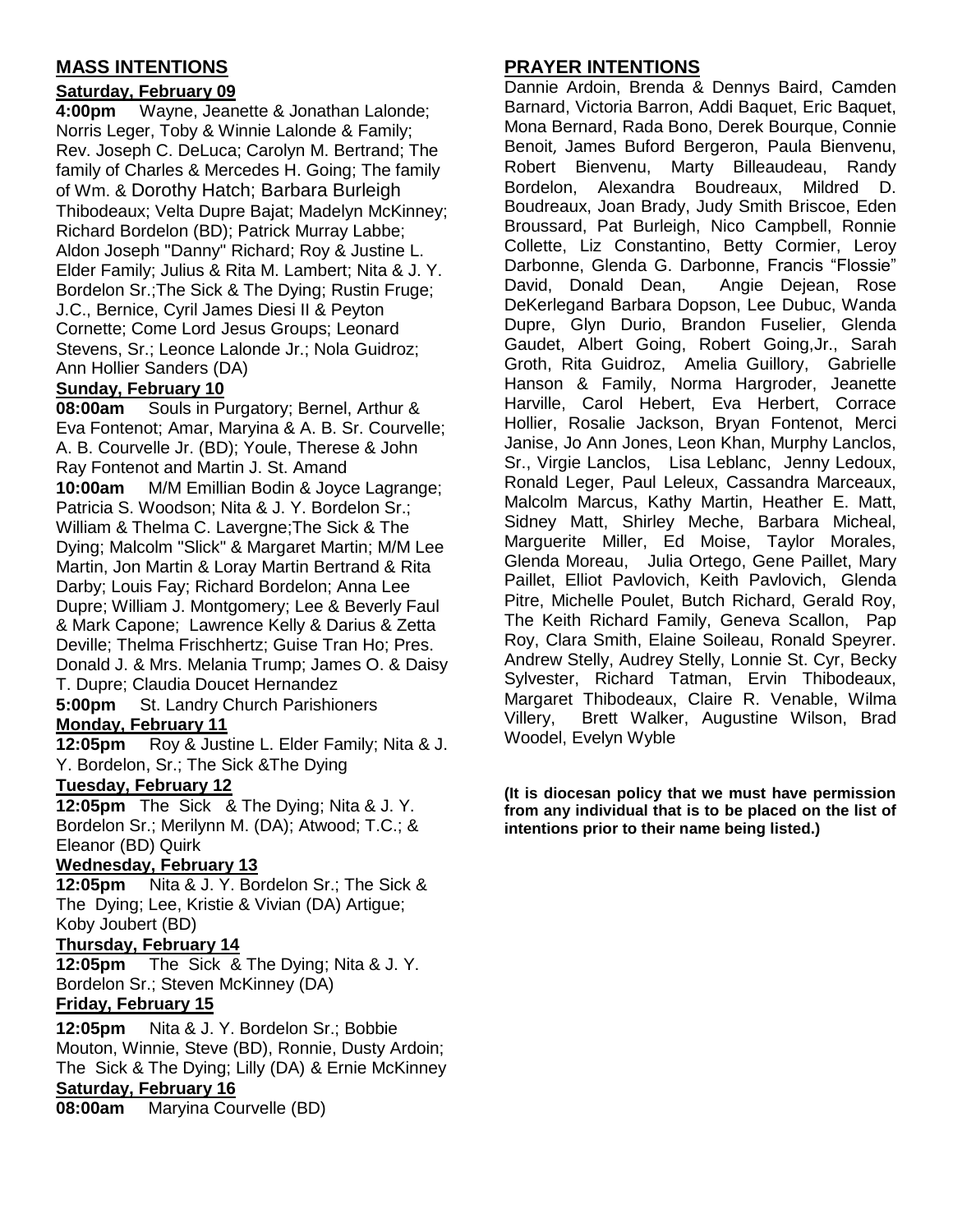#### **PARISH DIRECTORY**

**The new parish directories are complete and ready for distribution! Each family who participated by coming in for a sitting is entitled to a complimentary copy. These are available in Valentin Hall during business hours. A VERY SPECIAL thank you to Bea Beaux for all her hard work on this project!**

#### **St. Landry's NEW MAUSOLEUM**

**When the time comes, where will I be buried? Have I made plans for that? How will my loved ones know my wishes? These are questions that we will all have to answer one day. What would you do if something happened in your family tomorrow? We don't like to think about those things and much less discuss the subject, but death is inevitable. Getting your burial space ahead of time is good family planning and makes good practical sense, especially now that our church is having a new mausoleum program in our historical cemetery.**

**If you buy now, you have choices. There are four different types of doubles, four different levels, also family units. There are different options for payment as well. If you wait until later to purchase, the options will be limited. The moment you sign up you are covered. Now you have the opportunity as husband and wife, and perhaps your entire family, to do your planning together in the privacy of your own home. Taking care of these plans now is a lot easier than to do so following a death.**

**Representatives from American Cemetery Consultants, are now available to meet with you at your home or at the church office to answer questions about the mausoleum and help you to choose the option that is right for you. The number of crypts selected before construction will determine the final size of the mausoleum. Spaces are reserved on a first come basis. Anyone wanting information should either mail in the postage paid reply card from the brochure that was mailed to your home or call 337-935-3570.**

#### **MEN'S RETREAT**

**The annual Opelousas Area Men's retreat at the Our Lady of the Oaks Retreat Center in Grand Coteau is scheduled for Thurs., 2/28 – Sun., 3/03. There are still slots available! Call Andrew Guidroz @ 337-351-0732.**

#### **THANK YOU!**

**Dr. Lucius Doucet wishes to thank the "Friends of the Bereaved" for their prayers, kindness, and consideration during the lengthy illness and passing of his beloved, Harriet.**

#### **ALTAR SERVERS**

**We are always looking for more young people who desire to serve our Lord in this very important ministry! All Students who have made their 1st Holy Communion through HS are invited to become servers… Parents contact Deacon Joubert for more information.**

#### **AQUINAS INSTITUTE**

**Learn more about your Catholic faith by taking an Aquinas Institute Course today! Spring 2019 Courses are now open for registration. Come to know the Blessed Virgin Mary more intimately and why she is so honored by Catholics. World renowned expert on Mary, Msgr. Arthur Calkins, will present a course (THE 391) at Our Lady of Wisdom Catholic Student Center on Wednesdays 6-8:45 pm beginning January 16. Course can be taken for credit or audit. Dr. Jennifer Miller will present a course (THE 491) at John Paul the Great Academy on the ever so important topic of Gender Identity on Thursdays 6-8:45 pm beginning January 17. Dr. Miller holds the Chair of Moral Theology at Notre Dame Seminary in New Orleans and is presently writing a book on this theme. Come and learn about what Christian tradition has to say about what it means to be a man or a woman in today's confusing times. For more information on these course offerings or to register, contact Fr. Michael Champagne, CJC at (337) 395-6550 or visit us at www.aquinaslafayette.org Register Now!**

#### **ALTAR SOCIETY**

**The Altar Society meets on the second Monday of every month at 5:15pm in Valentin Hall. We are always welcoming New Members to be a part of our mission to assist in beautifying our church for the sacred liturgies. Our next meeting will be on Monday, 02/11! For more information call Yvonne Normand @ 337-308- 3474 or Janis Courvelle @ 337-789-0971.** 

#### **SAFE ENVIRONMENT**

**This is a reminder that re-certification for Safe Environment should be done annually ON-LINE through VIRTUS. Everyone who has been previously certified should have received an email reminding you of this. Deacon Joubert.**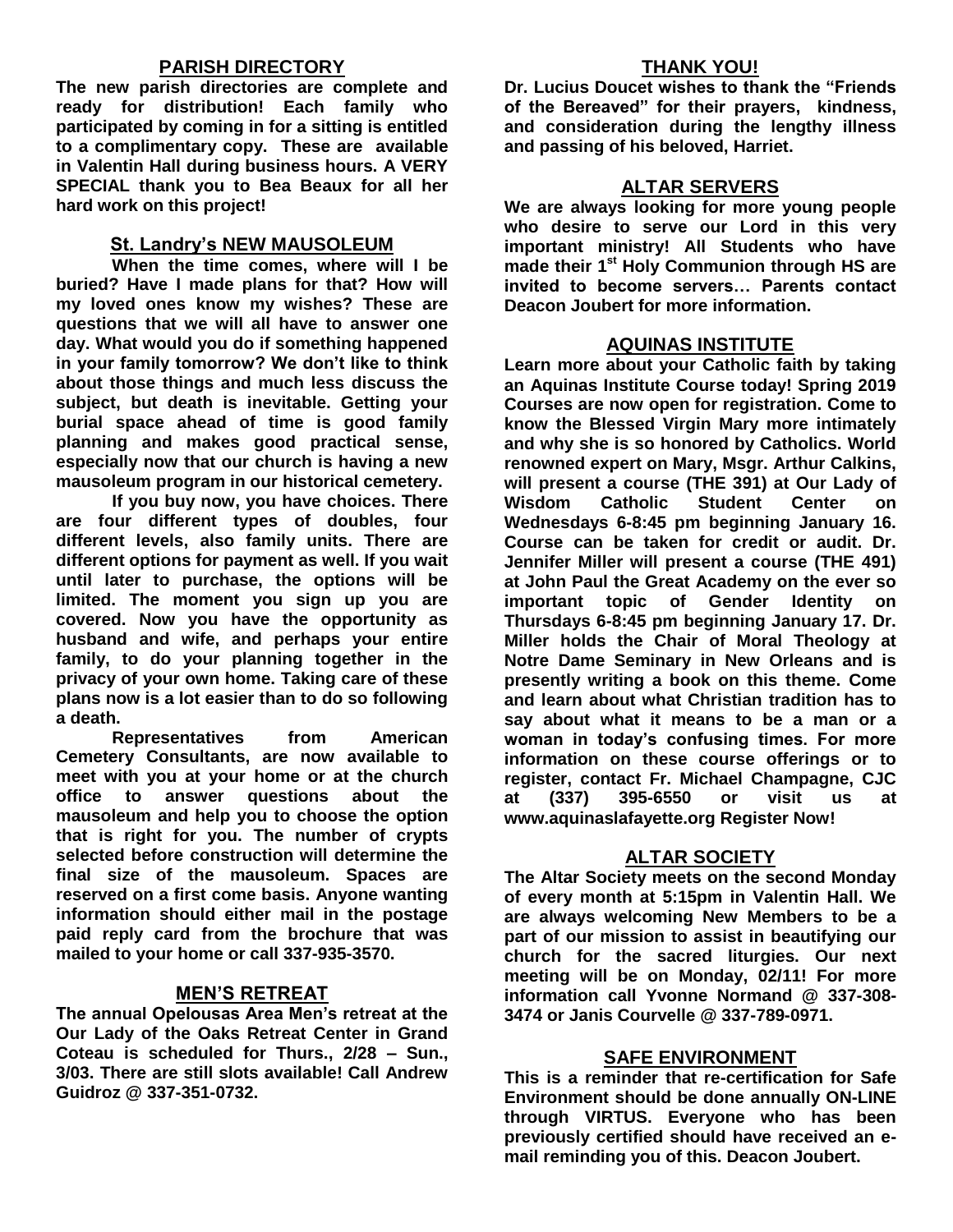### **EXTRA – ORDINARY MINISTERS**

**February 16/17**

**Saturday – 4:00pm Altar Servers:** Joseph & Mark Wilkes **Extra-ordinary Ministers of the Eucharist:**  Howard Fournier, Julie Roy, Lorna Sue Miller, Paul & Betty Leleux **Reader:** Carl Graffagnino

#### **Sunday – 8:00am**

**Altar Servers:** Leigh Labrie, Beau & Ethan Stelly **Extra-ordinary Minister of the Eucharist:** Jackie Harbor, Phyllis Guidry, Jennifer Fontenot **Reader:** Debbie Fay

#### **10:00am**

**Altar Servers**: Sam Chachere, Jieu Tran **Extra-Ordinary Ministers of the Eucharist:** Martha Moise, Peter Briggs, Larry Moreau, Jackie Keyes **Reader:** Joshua St. Cyr, Dawn Blumrich

#### **5:00pm**

**Altar Servers:** Sarah Ortego

#### **Extra-ordinary Ministers of the Eucharist:**

Glenn & Shawn LeBlanc, Marcelle Abshire, Jane Savoy **Reader:** Mercy Jannise

#### **OCS CORNER**

**Prayers are for more children to experience a Catholic education at OCS in a safe and welcoming environment under the care of dedicated faculty and staff where high standards are set and the value of service is instilled in the students. Parent, enrollment for 2019-2020 begins on February 11. A new family must apply for admission before enrollment can take place. Go to the school website at [www.OCSvikings.com.](http://www.ocsvikings.com/)**

**School mass will be held on Wednesday in St. Landry Catholic Church, and there will be no classes on Friday for the students to accommodate a "Professional Development" Day for the faculty.**

|                                                                                                                                                                                |                                                                                     | Please Patronize These Advertisers                                                                         |                                                                                                             |
|--------------------------------------------------------------------------------------------------------------------------------------------------------------------------------|-------------------------------------------------------------------------------------|------------------------------------------------------------------------------------------------------------|-------------------------------------------------------------------------------------------------------------|
| Mr. B's                                                                                                                                                                        | DARR DEJEAN, D.D.S.                                                                 | Lisa Trahan - Financial Advisor                                                                            | LAFLEUR                                                                                                     |
| <b>House Maintenance Service</b>                                                                                                                                               | General & Family Dentistry                                                          | 1616 Kerr St Suite 2                                                                                       | <b>Estate Sales</b>                                                                                         |
| Metal Roof & Siding Cleaning                                                                                                                                                   | 1604 Kerr St., Suite 106                                                            | Opelousas, LA 70570<br>337-678-3759                                                                        | <b>Carrol Lafleur</b>                                                                                       |
| Yard Cleaning • Pressure Washing<br>Grave sites painted • Ext. Painting<br>Free Estimates                                                                                      | Opelousas, LA 70570                                                                 |                                                                                                            | 1.337.943.8131                                                                                              |
| 337-290-0967 - Paul Benson                                                                                                                                                     | Phone 337.942.9233                                                                  | Edward Jones <sup>®</sup><br><b>MAKING SENSE OF INVESTING</b>                                              | callieco17@att.net                                                                                          |
| J. B. Sandoz, Inc.                                                                                                                                                             | 2900 Westfork Dr.<br>O <sub>cces</sub> Olivier &<br>Suite 401                       | <b>NORTHSIDE BARBER SHOP</b>                                                                               | Owen Shute - Agent/Field Trainer<br>@ p                                                                     |
| Since 1878<br>P.O. Box 670 . 312 North Main St.                                                                                                                                | Bienvenu<br>Baton Rouge, LA 70827                                                   | <b>Floyd Soileau</b>                                                                                       | Physicians Mutual"<br>Cell 337.207.3068<br>Insurance for all of us."                                        |
| Opelousas, LA 70570                                                                                                                                                            | Karen Bienvenu - Retirement Specialist                                              | <b>Wade Brignac</b>                                                                                        | Office 337.291.2969<br>Physicans Mutual Insurance Company                                                   |
| (337) 942-3564 Fax (337) 942-1024                                                                                                                                              | Cell: 337.380.9035   Office: 225.295.5655                                           |                                                                                                            | Physicians Life Insurance Company<br>Fax 337,291,9590<br>members of the Physicians Mutual Family            |
| HARDWARE • HOUSEWARES • GIFTS                                                                                                                                                  | Email: karenbienvenu@aol.com                                                        | 942-4122                                                                                                   | Medicare Supplement, Annuities, Dental, Cancer & Life                                                       |
|                                                                                                                                                                                |                                                                                     | <b>CARPETLAND</b>                                                                                          | OFFICE OF THE SHERIFF<br>ST. LANDRY PARISH                                                                  |
|                                                                                                                                                                                |                                                                                     | FINE FLOORS . INTERIORS                                                                                    | <b>SITERIEF</b><br><b>ST. LANDRY PARISH</b>                                                                 |
| Compliments of                                                                                                                                                                 |                                                                                     | 948-8273 . 905 N. MAIN ST . OPELOUSAS, LA.                                                                 | <b>BOBBY J. GUIDROZ</b><br>P.O. Box 1029<br>Sheriff and Ex-Officio Tax Collector                            |
| Marcus & Kat Guidroz                                                                                                                                                           | Insurance Haency                                                                    | Laminate · Wood · Ceramic · Carpet                                                                         | <br>Opelousas, LA 70571-1029<br>Main Office: 337-948-6516<br>$\mathbb{U}$<br>Civil Department: 337-948-3636 |
|                                                                                                                                                                                | <b>SINCE 1959</b>                                                                   |                                                                                                            | Criminal Investigation Division: 337-594-8565                                                               |
| State Farm <sup>®</sup><br><b>STATE FARM</b><br>Providina Insurance and Financial Services                                                                                     | Auto-Home-Business--Financial Services                                              | Woodmen <b>Life</b> <sup>.</sup>                                                                           |                                                                                                             |
| 68<br>Home Office, Bloomington, Illinois 61710<br>INSURANCE                                                                                                                    | 337-948-8186 · dcgagency.com                                                        | <b>Standing Strong For Generations</b>                                                                     | AMY SIMONEAUX BORDELON,                                                                                     |
| <b>Annette Hayes</b><br>4843 I-49 S. Service Rd., Opelousas, LA 70570<br>Bus. 337 948 4491 Cell 337 308 7724                                                                   | Joseph Godchaux Jr<br><b>Willie Godchaux</b>                                        | Charter 47 · Opelousas, LA                                                                                 | <b>DD</b><br>FAMILY DENTISTE                                                                                |
|                                                                                                                                                                                | <b>Kevin Carrier</b><br>Jenny Credeur                                               | Ricky Sonnier - Field Representative                                                                       | 1604 Kerr St., Suite 104                                                                                    |
| Like a good neighbor, State Farm is there. <sup>®</sup>                                                                                                                        |                                                                                     | (337) 363-7078                                                                                             | $(337)$ 942-3221<br>Opelousas, Louisiana 70570                                                              |
| Susan D. Lafleur, LOTR, CHT                                                                                                                                                    | <b>CHILD CARE IN MY HOME</b><br>Amanda Bertrand                                     | SIMONEAUX & WALLACE AGENCY<br>A Division of Reeves, Coon & Funderburg                                      | <b>COURVELLE</b>                                                                                            |
| William Lafleur, MOT/OTRL<br>Certified Hand Therapist                                                                                                                          |                                                                                     | PÌ<br>2317 S. Union - Opelousas, LA<br>Trusted<br>Choice <sup>®</sup>                                      |                                                                                                             |
| Specializing in Upper<br>Extremity Rehabilitation                                                                                                                              |                                                                                     | 337-407-2080<br><b>Kevin Simoneaux</b><br>James V. Wallace                                                 | ΤΟΥΟΤΑ                                                                                                      |
| 125 Ventre Blvd.<br>Phone 337-678-1063<br>Opelousas, LA 70570<br>Fax 337-678-1065                                                                                              | 337-945-8064<br>Call for more information                                           | <b>Account Executive</b><br><b>Account Executive</b><br>Kevins@rcfinsurance.com<br>jamesw@rcfinsurance.com | "Happy Town" USA                                                                                            |
|                                                                                                                                                                                |                                                                                     |                                                                                                            | <b>Marianite Sisters of Holy Cross</b><br>www.promptsuccor.com                                              |
| <b>STERLING AUTOMOTIVE GROUP</b><br>CHRYSLER                                                                                                                                   |                                                                                     | The Best By Far! "Louisiana" Dried Shrimp                                                                  |                                                                                                             |
| <b>NAME AND</b><br>Jeep <sup>coocast</sup> / GEM<br>BUICK<br><b>ORAM</b>                                                                                                       |                                                                                     |                                                                                                            | MICHAEL L. PURSER, N.F.A.<br>Administrator                                                                  |
| LINCOLN<br>337-942-3516<br>337-942-1241<br>337-942-2686<br>5853 I-49 South Service Rd.<br>5504 I-49 North Service Rd.                                                          |                                                                                     | POP'S<br><b>PETER</b>                                                                                      |                                                                                                             |
| 5524 I-49 North Service Rd.<br>Opelousas, LA 70570<br>Opelousas, LA 70570<br>Coelousas, LA 70570                                                                               | Louis R. LaBruyere, IV<br><b>Closing Attorney</b>                                   | <b>GOLDEN GEMS</b><br><b>BRIGGS</b><br><b>DRIED SHRIMP</b>                                                 | <b>PROMPT SUCCOR</b>                                                                                        |
| <b>STERLING</b><br>$\blacksquare$<br><b>GENESIS</b>                                                                                                                            | Email: louis@bayoutitle.com                                                         |                                                                                                            | <b>NURSING HOME &amp; REHABILITATION CENTER</b>                                                             |
| (KIA)<br><b>ED HYUNDAI</b><br>PRE-OWNED<br>337-678-3810                                                                                                                        | LAFAYETTE<br><b>OPELOUSAS</b><br>603 Silverstone Rd, Ste. 102-A                     | P.O. BOX 227 . GRAND COTEAU, LA 70541<br>i kan<br>PHONE (337) 662-5258 · FAX (337 662-5321                 | 954 E. Prudhomme Lane . Opelousas, LA 70570<br>Phone: 337-948-3634<br>Fax: 337-942-8279                     |
| 337-233-7630<br>337-984-9050<br>5731 I-49 South Service Rd<br>125 South City Parkway<br>5001 Johnston St.<br>Opelousas, LA 70570<br>Lafayette, LA 70503<br>Lafayette, LA 70503 | 2426 Jake Dr., Ste. 3<br>Lafayette, LA 70508                                        | CELL: (337) 945-0194                                                                                       | c'est la vie                                                                                                |
|                                                                                                                                                                                | 337.989.2225 phone<br>Opelousas, LA 70570<br>337 989 2227 fax<br>337.407.1005.phone |                                                                                                            | Independent Living Center For Seniors<br>337-942-8154                                                       |